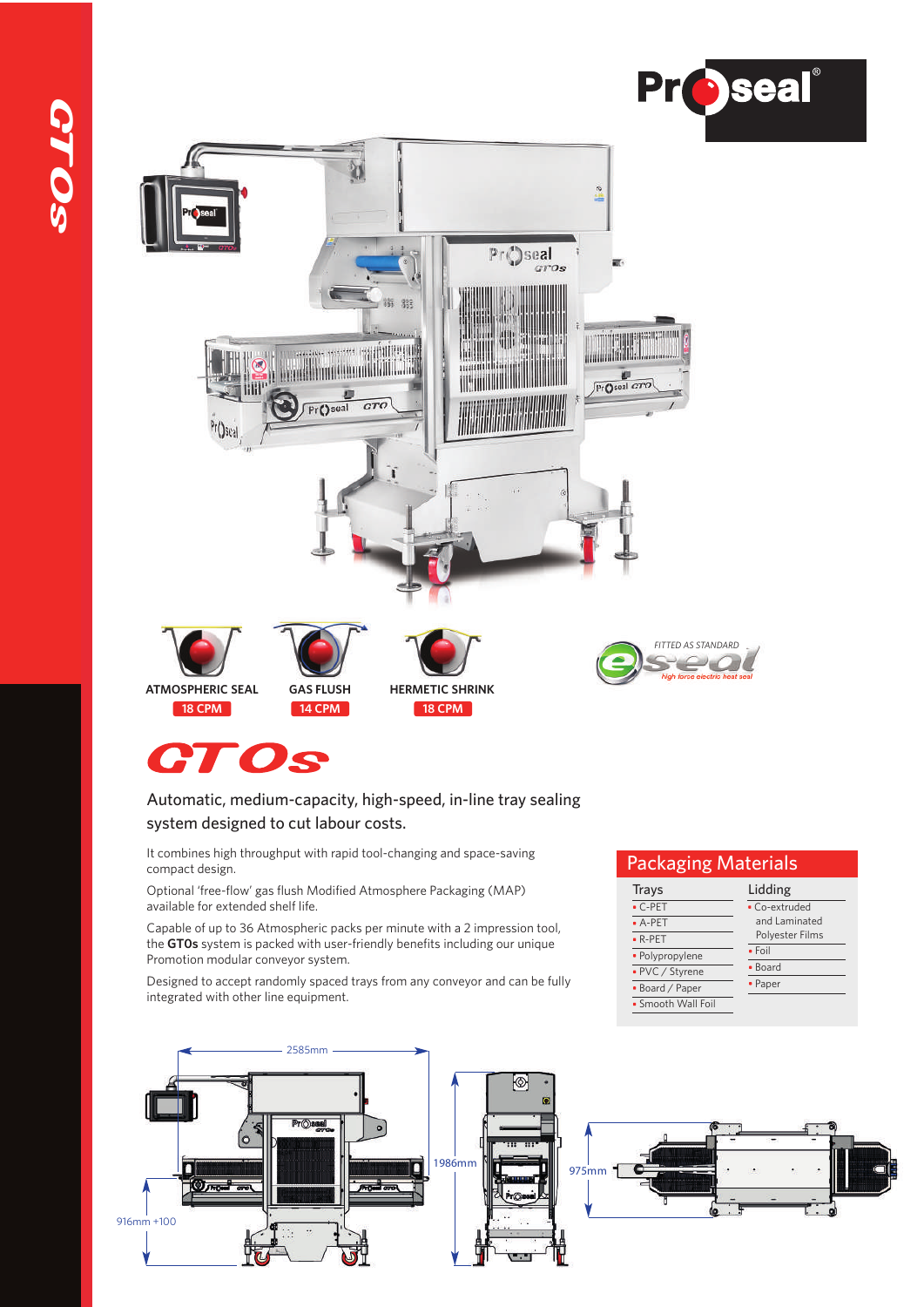### Standard design features and benefits **Options** available

- Two minute tool changeover
- Low maintenance polymer bearings
- Simple and accurate film-feed system with easy film route
- Maintenance friendly robust construction
- Accurate temperature and seal pressure control
- High accuracy tool alignment system provides a constantly accurate sealing and/or film-cutting relationship with the tray flange profile
- **Simple design and operation**
- Film snap detection
- 'Auto Tool' Touch of a button tool change system, automatically locates and connects tooling to machine functions including all MAP options
- All around seal and contoured film-cut with skeletal film rewind
- Automatic seal operation with accurate seal dwell time
- Self-centring tray guides
- Automatic film roll clamping
- **Food industry approved hygienic construction and** wash-down protection
- Full Category 3 guarding
- User friendly, menu-driven control panel with step-by-step prompts, error and status displays, and useful batch pack counter
- Recipe handling of machine settings
- Self diagnostic system
- Pendant mounted colour touch screen HMI control for full double-sided operation
- Recipe driven auto machine set-up for tool change
- On-screen data capture and trends with wireless connection option
- Pot crush avoidance system
- Active film tension
- **Integration of peripheral equipment, such as: infeed and outfeed** conveyors, checkweighers, metal detectors and printers
- **QR Conveyors** with quick release belts for easy hygiene and maintenance
- **Eseal®** high-performance, high-precision, high-force, energy-efficient, electric seal system that boasts a massive increase in seal force
- **Promotion** a high accuracy continuous motion tray infeed system, which increases production speed whilst reducing machine duty

#### **GT0s** Specifications

| Height                   | 1986mm                                             |
|--------------------------|----------------------------------------------------|
| <b>Standard Length</b>   | 2585mm                                             |
| Width                    | 975mm                                              |
| Weight                   | 1000kg                                             |
| <b>Electrical Supply</b> | 400V 3 phase + neutral (fused at 16A)              |
|                          | Transformer Variations 208V 3 phase (fused at 30A) |
|                          | 480V 3 phase (fused at 20A)                        |
|                          | 600V 3 phase (fused at 15A)                        |
|                          |                                                    |

| <b>Metric</b>   |             | Imperial        |             |
|-----------------|-------------|-----------------|-------------|
| <b>Pressure</b> | <b>Flow</b> | <b>Pressure</b> | <b>Flow</b> |
| 6 Bar           | 50L/Min     | 87psi           | 1.7CFM      |

Transformers are available to accommodate the electrical supplies in different countries

# **PRODUCE** | A-PET **SNACK FOOD** | A-PET **READY MEALS** | SMOOTH WALL FOIL **READY MEALS** | C-PET **PUDDING** | C-PET

**UK** +44 (0) 1625 856 600 **America** +1 804 447 9038 **Australia** +61 (0) 3 9397 0955

**www.proseal.com**

- Free flow gas flush MAP (Modified Atmosphere Packaging) High Oxygen (O<sup>2</sup>) gas flush
- Close Cut Method of maximising throughput and reducing film waste
- Inboard Cut (IC) Option to provide 'form, fill and seal' tray presentation
- Film coding and printing
- Foil crimping
- Active conveyors to allow the machine to be used as a straight through conveyor when packs don't require sealing **Back-to-back machine configurations**
- Optional integration of peripheral equipment, such as: denesters, fillers, multi-head weighers, laser coders, labellers
- **eWON** a machine connection system to deliver real time data and error condition support, remote setup, and software upgrades, using a customer's existing IT network
- **I-film** intelligent film reel monitoring system which actively adjusts film tension based on reel diameter to increase print quality and film reel efficiency, reduce component duty, and provides a film end warning system
- **Protec**t a contactless machine login and audit trail system
- Sale, Lease Purchase and Rental options available

### **GT0s** Sealing capacity

| No. of trays | Length | Width             | Depth | <b>Diameter</b>  |
|--------------|--------|-------------------|-------|------------------|
| One          | 300mm  | 439mm             | 105mm | 270mm            |
| Two          | 300mm  | 207 <sub>mm</sub> | 105mm | 207mm            |
| Three        | 300mm  | $104$ mm          | 105mm | $104$ mm         |
| Four         | 300mm  | 71 <sub>mm</sub>  | 105mm | 71 <sub>mm</sub> |
|              |        |                   |       |                  |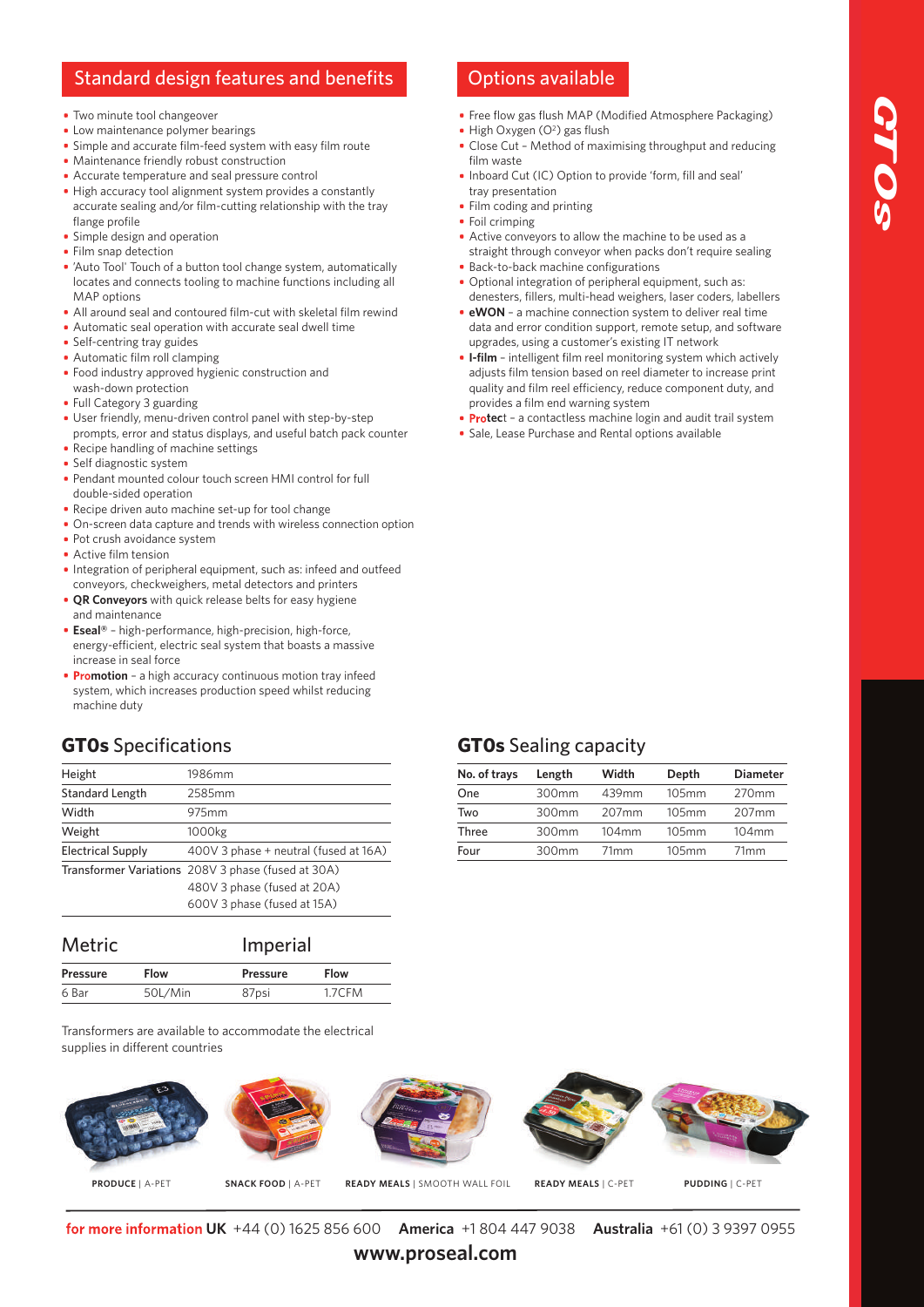

# **CTOe**

#### Automatic, medium-capacity, in-line tray sealing system with full vacuum facility designed to cut labour costs.

At the core of the 'e' design is its flexibility to perform any style of heat seal to a pre-formed tray, be that atmospheric, MAP, VMAP, Skin, Skin Plus, or Skin Deep. Each of these options can be added now or at a later date, or indeed removed as necessary. This flexibility provides the user with the assurance that whatever the latest packaging trend might be, they have equipment suitably geared for the future.

Capable of producing up to 36 Vacuum/Gas packs per minute with a 3 impression tool, the **GT0e** system is packed with user-friendly benefits including our unique Promotion modular conveyor system.

Designed to accept randomly spaced trays from any conveyor and can be fully integrated with other line equipment.



#### Packaging Materials

| Trays              | Lidding         |
|--------------------|-----------------|
| $\bullet$ C-PET    | • Co-extruded   |
| $A-PET$            | and Laminated   |
| $\bullet$ R-PET    | Polyester Films |
| · Polypropylene    | $\cdot$ Foil    |
| • PVC / Styrene    | • Board         |
| · Board / Paper    | • Paper         |
| • Smooth Wall Foil |                 |